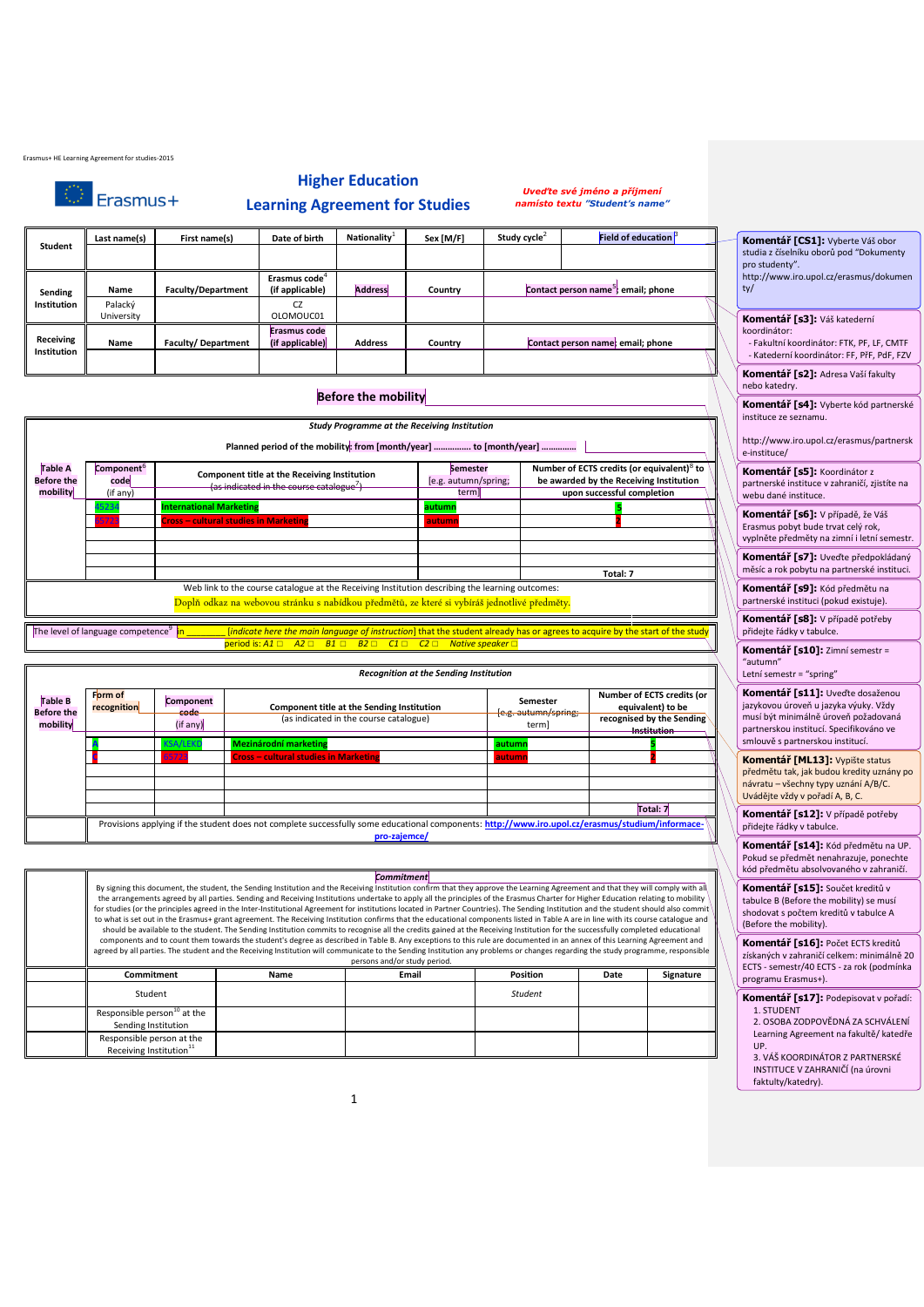Erasmus+ HE Learning Agreement for studies-2015

 $\circledcirc$  Erasmus+

## **Higher Education**

## **Learning Agreement for Studies**

*Uveďte své jméno a příjmení namísto textu "Student's name"*

**During the Mobility** 

|                                                  |                               |                                                                                           |                                              |                                            |                                 |                                                     | které se ruší.                    |
|--------------------------------------------------|-------------------------------|-------------------------------------------------------------------------------------------|----------------------------------------------|--------------------------------------------|---------------------------------|-----------------------------------------------------|-----------------------------------|
|                                                  |                               |                                                                                           |                                              |                                            |                                 |                                                     |                                   |
| <b>Table A2</b><br><b>During the</b><br>mobility | Component<br>code<br>(if any) | Component title at the Receiving<br>Institution<br>(as indicated in the course catalogue) | Deleted<br>component<br>[tick if applicable] | Added<br>component<br>[tick if applicable] | Reason for change <sup>12</sup> | <b>Number of ECTS</b><br>credits (or<br>equivalent) | Komentář [s19]: V případě potřeby |
|                                                  | 54573                         | <b>HR Management</b>                                                                      |                                              |                                            | <b>Thoose an item.</b>          |                                                     | přidejte řádky v tabulce.         |
|                                                  | 6572                          | <b>Cross - cultural studies in Marketing</b>                                              |                                              |                                            | :hoose an item.                 |                                                     |                                   |

|                                                | Exceptional changes to Table B (if applicable)<br>(to be approved by e-mail or signature by the student and the responsible person in the Sending Institution) |                               |                                                                                      |                                                     |  |                                            |  |                                           |
|------------------------------------------------|----------------------------------------------------------------------------------------------------------------------------------------------------------------|-------------------------------|--------------------------------------------------------------------------------------|-----------------------------------------------------|--|--------------------------------------------|--|-------------------------------------------|
| Table B <sub>2</sub><br>During the<br>mobility | Form of<br>recognition                                                                                                                                         | Component<br>code<br>(if any) | Component title at the Sending Institution<br>(as indicated in the course catalogue) | <b>Deleted</b><br>component<br>[tick if applicable] |  | Added<br>component<br>[tick if applicable] |  | Number of ECTS credits (or<br>equivalent) |
|                                                |                                                                                                                                                                |                               | Základy personálního řízení                                                          |                                                     |  |                                            |  |                                           |
|                                                |                                                                                                                                                                | 5723                          | <b>Cross - cultural studies in Marketing</b>                                         |                                                     |  |                                            |  |                                           |

| Commitment                                         | Name | Email | <b>Position</b> | Date | Signature | Komentář [s21]: Podepisovat v pořadí:                               |
|----------------------------------------------------|------|-------|-----------------|------|-----------|---------------------------------------------------------------------|
| Student                                            |      |       | <b>Student</b>  |      |           | 1. STUDENT<br>2. OSOBA ZODPOVĚDNÁ ZA SCHVÁLENÍ                      |
| Responsible person at the<br>Sending Institution   |      |       |                 |      |           | Learning Agreement na fakultě/ katedře<br>UP.                       |
| Responsible person at the<br>Receiving Institution |      |       |                 |      |           | 3. VÁŠ KOORDINÁTOR Z PARTNERSKÉ<br>INSTITUCE V ZAHRANIČÍ (na úrovni |
|                                                    |      |       |                 |      |           | faktulty/katedry).                                                  |

#### **After the Mobility**

*Transcript of Records at the Receiving Institution* **Start and end dates of the study period: from [day/month/year] ……………. to [day/month/year] …………….**

| <b>Table C</b><br><b>After the</b><br>mobility | Component<br>code<br>(if any)                                       | Component title at the Receiving Institution<br>(as indicated in the course catalogue) | Was the component<br>successfully completed<br>by the student? [Yes/No] | <b>Number of ECTS</b><br>credits<br>(or equivalent) | Grades received at<br>the Receiving<br>Institution |  |  |
|------------------------------------------------|---------------------------------------------------------------------|----------------------------------------------------------------------------------------|-------------------------------------------------------------------------|-----------------------------------------------------|----------------------------------------------------|--|--|
|                                                |                                                                     |                                                                                        |                                                                         |                                                     |                                                    |  |  |
|                                                |                                                                     |                                                                                        |                                                                         |                                                     |                                                    |  |  |
|                                                |                                                                     |                                                                                        |                                                                         |                                                     |                                                    |  |  |
|                                                |                                                                     |                                                                                        |                                                                         |                                                     |                                                    |  |  |
|                                                |                                                                     |                                                                                        |                                                                         |                                                     |                                                    |  |  |
|                                                |                                                                     |                                                                                        |                                                                         | Total:                                              |                                                    |  |  |
|                                                | [Signature of responsible person in receiving institution and date] |                                                                                        |                                                                         |                                                     |                                                    |  |  |

**Komentář [ML22]:** V kompetenci partnerské instituce. Může být doloženo oficiálním Transcript of Records (ToR) vydaným partnerskou institucí v zahraničí.

**Komentář [s18]:** Uvádějte nejdříve všechny PŘIDANÉ PŘEDMĚTY a následně ty,

**Komentář [s20]:** V případě potřeby

přidejte řádky v tabulce.

|                                                | Transcript of Records and Recognition at the Sending Institution  |                                                                                                    |                                                                |                                                                           |  |  |  |
|------------------------------------------------|-------------------------------------------------------------------|----------------------------------------------------------------------------------------------------|----------------------------------------------------------------|---------------------------------------------------------------------------|--|--|--|
|                                                |                                                                   | Start and end dates of the study period: from [day/month/year]  to [day/month/year]                |                                                                |                                                                           |  |  |  |
| <b>Table D</b><br><b>After the</b><br>mobility | Component<br>code<br>(if any)                                     | Title of recognised component at the Sending Institution<br>(as indicated in the course catalogue) | <b>Number of ECTS credits</b><br>(or equivalent)<br>recognised | Grades registered at the<br><b>Sending Institution</b><br>(if applicable) |  |  |  |
|                                                |                                                                   |                                                                                                    |                                                                |                                                                           |  |  |  |
|                                                |                                                                   |                                                                                                    |                                                                |                                                                           |  |  |  |
|                                                |                                                                   |                                                                                                    |                                                                |                                                                           |  |  |  |
|                                                |                                                                   |                                                                                                    |                                                                |                                                                           |  |  |  |
|                                                |                                                                   |                                                                                                    | Total:                                                         |                                                                           |  |  |  |
|                                                | [Signature of responsible person in sending institution and date] |                                                                                                    |                                                                |                                                                           |  |  |  |

#### **Komentář [ML23]:** Po obdržení výsledků z partnerské instituce je student

povinen si zažádat o uznání kreditů na fakultě/ katedře UP. Toto uznání doložte dokladem o uznání na Zahraniční oddělení UP. Jde o dokument ze STAG "The Sending Institution's Transcript of Records/ Doklad o uznání" opatřený podpisem zodpovědné osoby.